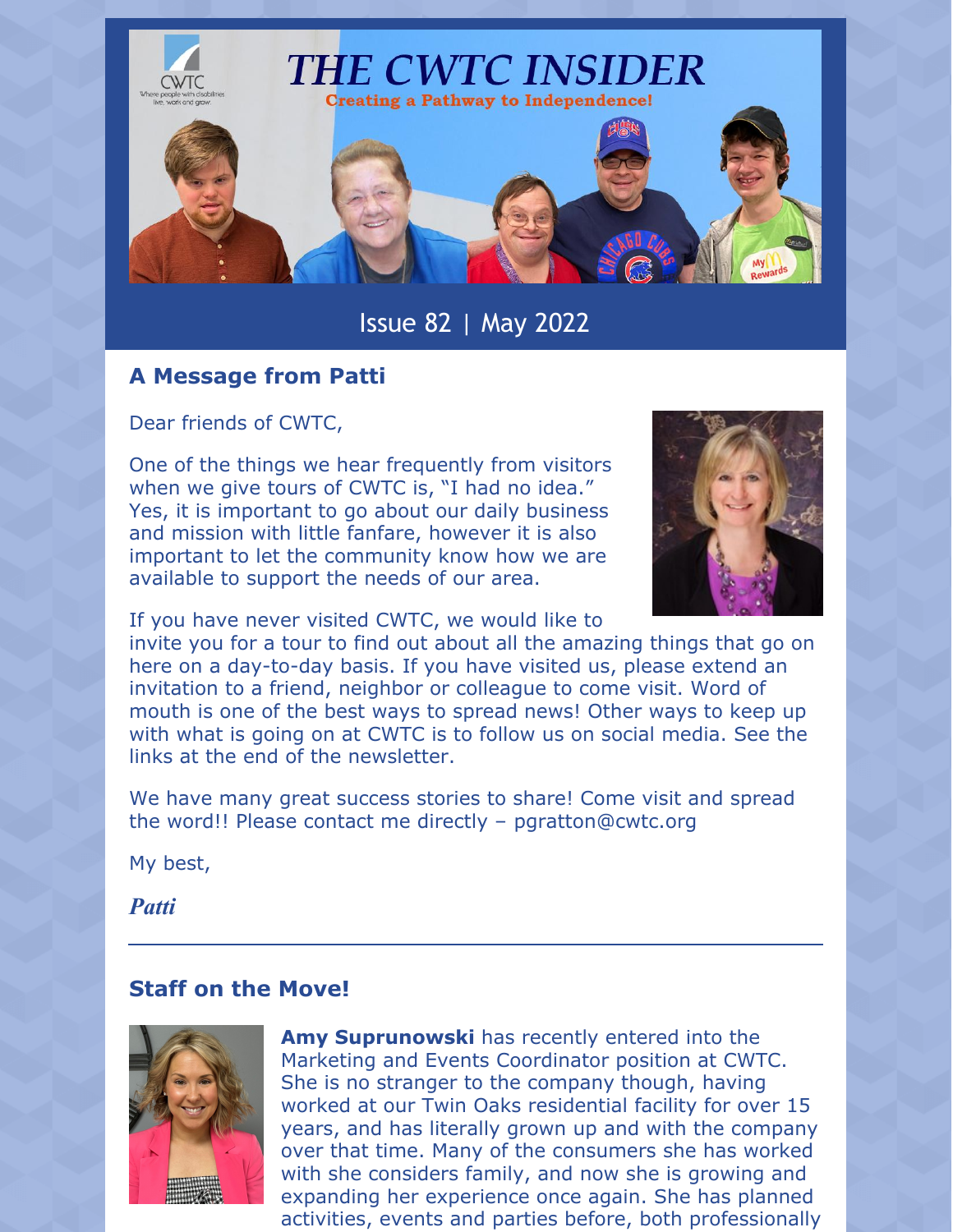and personally. Now it's on a newer and larger level/scale. She is happily a mother to 2 children and a cat. She enjoys reading, movies, music, fashion, shoes, art, nature, cookies, sushi, an everyday cup of coffee (or two) and an occasional glass of wine (or two).



#### For sponsorship details, contact Amy at 309-686-3300 or **[HERE!](mailto:asuprunowski@cwtc.org)**

## **Social Media is "Ramping Up!"**

There's a lot of exciting things going on at CWTC. We're sharing lots of information, photos and events on our social media sites and you don't want to miss any of them, including our volunteer work on the Rock Island Trail! Check out Facebook, Twitter, Instagram and LinkedIn by clicking on the icons below. Be sure to "Like" or "Follow Us" to stay in touch with everything we're doing. We appreciate YOUR support of CWTC and adults with disabilities!